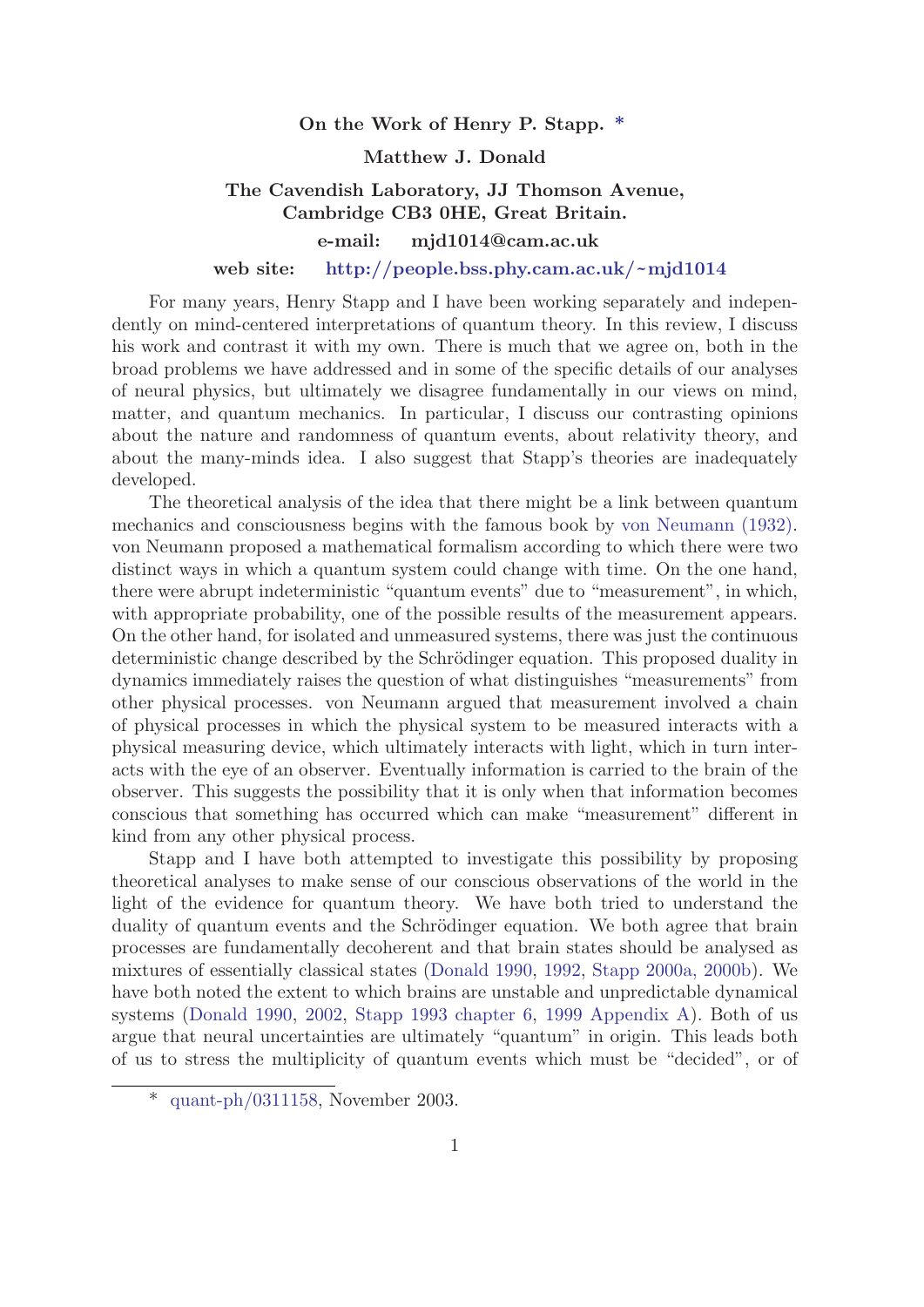"choices" or "measurements" which must be "made", at every moment in normal brain functioning.

Beyond these basic agreements, there are however very significant differences in our proposals. According to my analysis, the abrupt indeterministic quantum events are not physical occurences in a conventional observer-independent sense. They correspond rather to the steps in the development of the mental structures of individual observers. My aim has been to provide an explicit abstract characterization of the structure of an observer and to argue that human beings can be described as possessing such structures. These structures are based on the idea of a temporal pattern of elementary abstract quantum events which I call "switchings" ("determinations" in [Donald 1999](#page-11-1)). I propose that there are no other quantum events. Thus, in my proposal, the problem of the characterization of consciousness and the problem of the interpretation of quantum theory are both solved together. [Stapp \(1993,](#page-12-0) §6.7.4), by contrast, proposes that quantum events are physical and occur in inanimate objects as well as in the brains of observers. This means that he encumbers himself with the necessity of providing a characterization of the inanimate occurences of the events if he is to complete his interpretation. Were he to succeed in doing this, he would already have managed to solve what is often seen as the central problem in the interpretation of quantum theory, and his comments on consciousness would seem to many (although not to me) to be extraneous.

Stapp and I also disagree at a fundamental level about the randomness of quantum events. In [Stapp \(1993,](#page-12-0) §7.6), for example, he writes that, "it is an absurdity to believe that the quantum choices can appear simply randomly 'out of the blue', on the basis of absolutely nothing at all." Presumably because he believes that reality is not absurd, Stapp uses this first claim to argue that consciousness intervenes in quantum events to influence outcomes. This second claim is bold, but in [Stapp \(2001a\),](#page-12-1) he moves toward the even bolder third claim, which he attributes to both Copenhagen and von Neumann quantum theory, that "the choice of which question will be put to nature, is not controlled by any rules that are known or understood within contemporary physics". Again, in [Stapp \(2000b\)](#page-12-0), he writes "there is one element that [is] not governed by any known law of physics, namely the choices to consent or not consent at time  $t$  to putting to nature the question associated with the possible experience  $E(t)$ ".

As far as the first claim is concerned, it is hard to avoid the idea that in physics ultimately everything just does appear "out of the blue". In classical mechanics, for example, physics does not explain the initial conditions, but merely provides the laws by which those initial conditions develop. One of the attractions of a many-minds approach, in my opinion, is that it allows us to avoid the "absurdity" of requiring the entire observed future to be encoded into the initial state of the universe. Instead, as I discuss in section 9 of [Donald \(1999\)](#page-11-1), it is possible to suppose that the initial state of the universe is a simple state – perhaps even a vacuum state in the ultimate theory of everything – and to suppose that all the remaining information which constructs our apparent individual reality is individually-observed information. This information is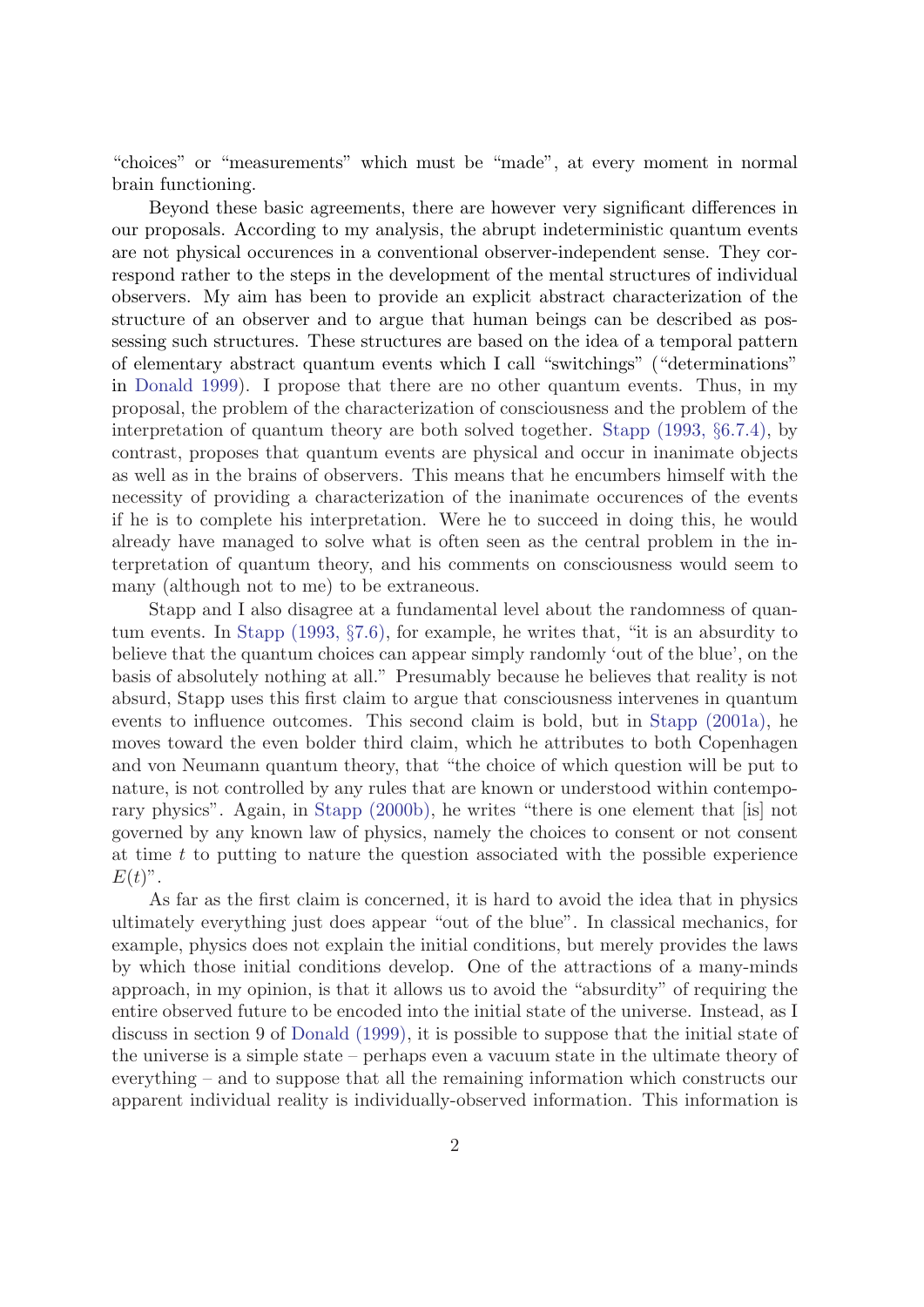determined in our personal observations of the genuinely-random, "out of the blue", outcomes of the quantum events which make up our mental structures.

Stapp's second and third claims would seem to suppose that consciousness is an extra-physical actor; directing physical dynamics by making choices. I find Stapp's position on this issue rather confusing. In section 6.7.2 of [Stapp \(1993\)](#page-12-0), he rejects the somewhat similiar proposals of [Eccles \(1986\)](#page-11-1) as being explicitly dualistic and introducing a "homunculus". The proposals of [Walker \(2000\)](#page-12-2) are also similar, and I have criticized them on the same grounds in [Donald \(2001b\).](#page-11-1) So Stapp and I apparently agree that it is essential to avoid the idea of a little man inside the brain directing the brain's thinking. However the lesson of modern neurophysiology seems to me to be that everything we experience is directly reflected in the functioning and structure of our nervous system. Here "everything we experience" includes not only our thoughts and feelings, but also our thoughts about our thoughts. According to this neurophysiological hypothesis, every human thought and action, including choices, decisions, and self-analysis, can be explained in terms of the functioning of the evolved physical brain. One day, I choose to take dessert because the firing from my appetite centers dominates the firing from my prefrontal cortex and I say, "I'll have the chocolate mousse, please", rather than, "Nothing for me, thank you". Another day, I will myself to abstain, because I have been sufficiently disturbed by not being able to get my old trousers to fasten, that thoughts of consequences outweigh thoughts of pleasure. The ability of a brain to talk about and apparently to decide its own behaviour is not paradoxical, because it is limited, and because of the parallel and modular structure of neural processing. It is easy to understand why such an ability should have evolved because it allows efficient analysis, planning, and communication.

Stapp and I seem to agree that the evolved physical brain, as studied by neurophysiologists, is not a deterministic machine. Stapp proposes that aspects of the random events which affect the path of the machine can be chosen. Yet, in [Stapp](#page-12-0) [\(2000b\),](#page-12-0) he writes, "I do not intend to speculate at this point about how the evaluation that lies behind this choice is carried out. At the present early stage in the development of the science of the mind-brain system that question remains a project for future research." If he is not simply invoking an extra-physical homunculus at this point, however then at least we can ask whether choices are supposed to be made using conventional neural circuitry – in which case, it is certainly not clear to me where the requisite circuitry is supposed to be – or whether some other type of physical process is supposed to be involved.

The events which initiate randomness in the brain include quantum spreading in the paths of calcium ions ([Stapp 1999](#page-12-0)). Clearly there is no neural circuitry which is capable of analysing those paths directly. Instead, Stapp's suggestion, at least in his earlier papers, seems to be that the brain state becomes a superposition or mixture of different developing possibilities until consciousness is reached, a choice occurs, and the possibilities are reduced to a single outcome. The trouble with this idea is that the state becomes a mixture of different neural firing patterns rather than a neural firing pattern analysing a mixture. The self-analysis of such a mixture would require not just an entirely new type of neurophysiology, but an entirely new type of physics.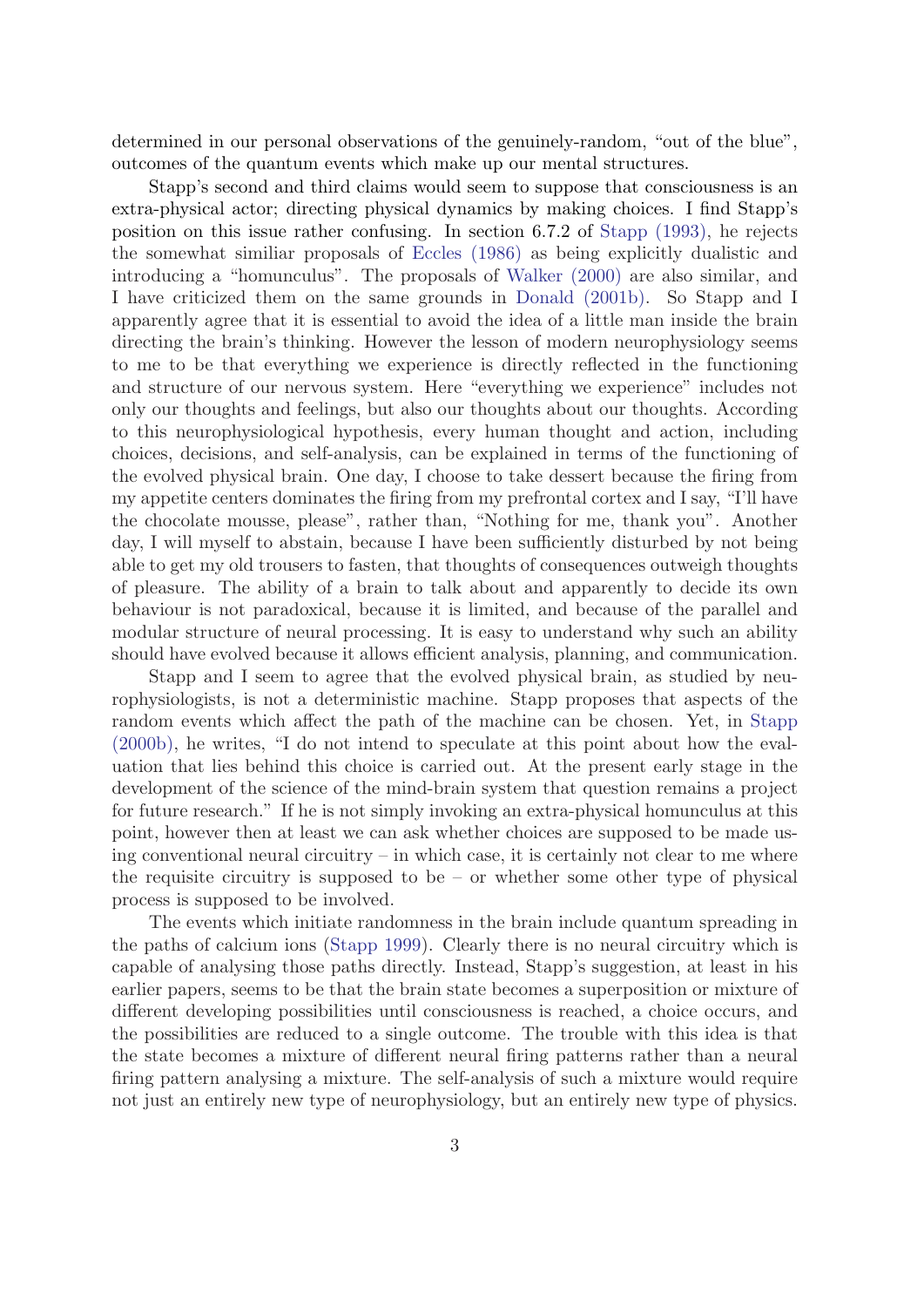example Suppose, as a result of quantum spreading, that in one branch of the total quantum state of a brain the initiation of a single neural firing is delayed, compared to another branch, by a mere  $10^{-5}$ s relative to some other neural firing. Because of the metastability of neural firing, even a delay as short as this, on the millisecond firing timescale, could be long enough to trigger radical changes in the ultimate outcome of the developing neural response. Yet  $10^{-5}$ s is macroscopic on the picosecond timescale of molecular vibrations in the warm wet brain. This means that just this initial difference is sufficient to make these branches of the total state almost instantly become mutually decoherent. They can then be assigned their own separate density-matrix quantum states, which we shall denote by  $\rho_1$  and  $\rho_2$ . So, in this situation, the relevant part of the total state, by the time the firing patterns have developed sufficiently for a choice between the outcomes to be possible in conventional terms, will be a mixture of approximate form  $\rho = p_1 \rho_1 + p_2 \rho_2$  where  $p_1$  and  $p_2$  are the conventional probabilities of the two possibilities. The notation here supresses important dependencies. In non-relativistic quantum mechanics, which is sufficient for our present purposes,  $\rho$  depends on time and on a choice of the space of operators considered relevant to the situation, while in relativistic quantum field theory the time will itself be specified by the space of operators. However, at any time on the conventionally-recognised timescale of conscious processing and for any space of operators localized within the brain of the individual considered,  $\rho$  will have a decoherent decomposition of the suggested form. It follows that no conventional physical process within the brain will be able to cause a (generalized) "collapse" from  $\rho$  to either  $\rho_1$  or  $\rho_2$ . Because of decoherence,  $\rho_1$  and  $\rho_2$  have become dynamically independent. The splitting into decoherent states is a locally irreversible process due to the dissipation of information.

In his earlier papers ([1982,](#page-12-0) [1993 chapter 6, 1995\)](#page-12-0), Stapp seems to suggest that somehow the structure of  $\rho$ , or possibly of  $\rho_1$  or  $\rho_2$ , directs the collapse. How this is supposed to work is not explained. In his later papers ([1999, 2000a,](#page-12-0) [2001a\)](#page-12-1), Stapp suggests the quantum Zeno process as the mechanism. This suggestion has been picked up by Jeffrey M. Schwartz [\(Schwartz and Begley 2002](#page-11-0)). In his treatment of obsessive-compulsive disorder patients, Schwartz appeals to Stapp's work, along with the Buddhist concept of mindfulness, to argue for the reality of free will. Nothing I say here should be taken as a criticism of Schwartz's plausible and apparently-successful treatment, which involves patients learning to challenge their intrusive thoughts. Nor do I criticize the wealth of interesting evidence reviewed by Schwartz and Begley about the possibility, throughout life, of quite large-scale changes in neural connectivity. This evidence allows them to justify a strong form of the conclusion that, "it is the life we lead that creates the brain we have". I only disagree with the framework which Schwartz uses to explain the meaning of challenging one's own thoughts.

[Johnjoe McFadden \(2000\)](#page-11-2) has independently invoked the quantum Zeno effect in an attempt to solve problems in biological science. In [Donald \(2001a\),](#page-11-1) I criticise McFadden's work on the grounds that, in as far as the Zeno effect (or "inverse Zeno effect" to use McFadden's language) is a physical effect, it can occur only in very carefully established circumstances, precisely set up in order to achieve a given end.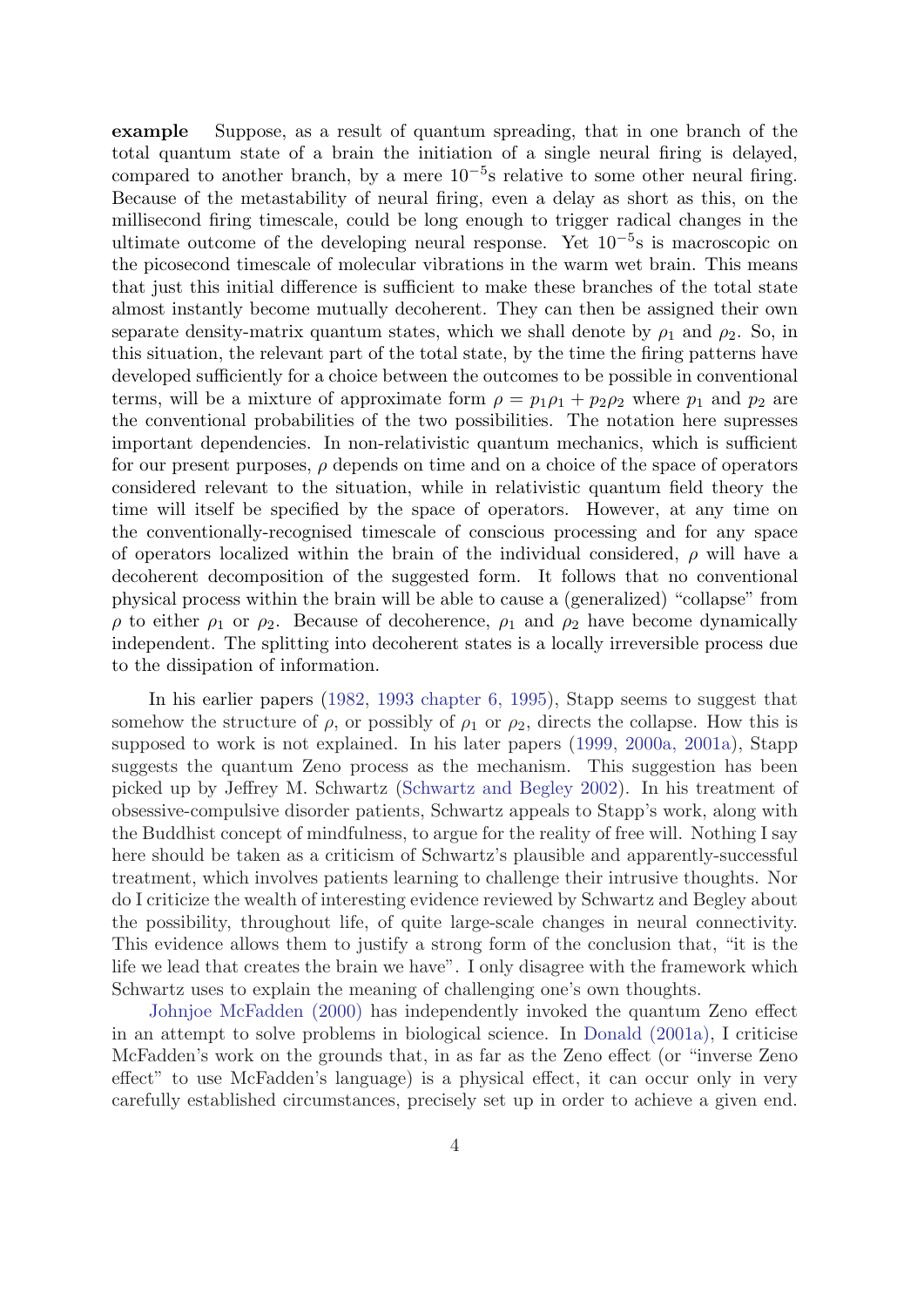Suppose, in the notation of the example above, that  $\rho_2$  represents the outcome which is to be chosen. Then, as I explain in [Donald \(2001a\),](#page-11-1) the Zeno effect does provide a dynamics formed using a sequence of carefully chosen projections, corresponding to von Neumann's quantum events, which, with probability one, will drive the total state towards the state  $\rho_2$ . That dynamics, however, is not the well-understood biologically-evolved dynamics produced by the interactions of the ions and atoms and molecules and electric fields of the human brain. It is a purely theoretical dynamics which depends on working towards the desired outcome right from the start of the initial quantum spreading. How and when the choice is supposed to result in the construction and action of the projection operators still has to be explained. The projections need to be defined to the precision of an individual wavefunction. Above atomic scales, no biological mechanism can control or even repeat states at this level of precision.

If we want to observe the quantum Zeno effect in the laboratory, then we need to build an apparatus (e.g. [Itano et al. 1990](#page-11-2)). Using von Neumann's idea of "measurement" as a chain of physical processes, it would seem that such a physical apparatus will itself have a dynamics which can be understood in terms of the conventional laws of physics described by the Schrödinger equation, and which can be used to explain the observed effects. Models of this type are discussed in chapter 8 of [Namiki, Pas](#page-11-2)[cazio, and Nakazato \(1997\),](#page-11-2) in section 3.3.1 of [Giulini et al. \(1996\),](#page-11-2) and in [Gurvitz](#page-11-2) [\(2002\)](#page-11-2). According to this picture, Stapp needs to tell us what apparatus biology has built into our brains which allows us to use the quantum Zeno effect to make choices. Otherwise, he would seem to be supposing that brains are somehow physically special and that, for some reason, they cannot themselves be analysed by external observers. He would have invented a homunculus with access to a space of projection operators defined on an atomic scale. How is that homunculus supposed to choose which projection he wants to employ next? How does he control individual wavefunctions or the projections which correspond to them?

von Neumann's abrupt changes seem to require the choice of a question; the choice of what is to be measured. At the heart of Stapp's work is the idea that making that choice is what consciousness does. However, I believe that when we make a choice we are doing mental work involving ordinary physical neural processing; just as when we express a question in words we use the linguistic mechanisms which are available in our brains as a result of the life we have led. In my opinion, despite the interesting ideas of William James ([Stapp 1993](#page-12-0)) and Harold Pashler ([Stapp](#page-12-1) [2001a\)](#page-12-1), neurophysiology is more fundamental than psychology. My basic objection to Stapp's work is that he does not appear to have made any connection between the representation of choices by physical neural processing – or indeed any other cellular process – and their representation as projection operators to be measured. Only for an extra-physical homunculus, does the consideration of a choice not involve physical operations. And however the choices are made, the ultimate purpose of choosing must lie in the physical consequences of the choice; in other words in the change in the global quantum state. Stapp has not explained how he supposes such changes are limited. Why should they be restricted to changes within a brain? If mental forces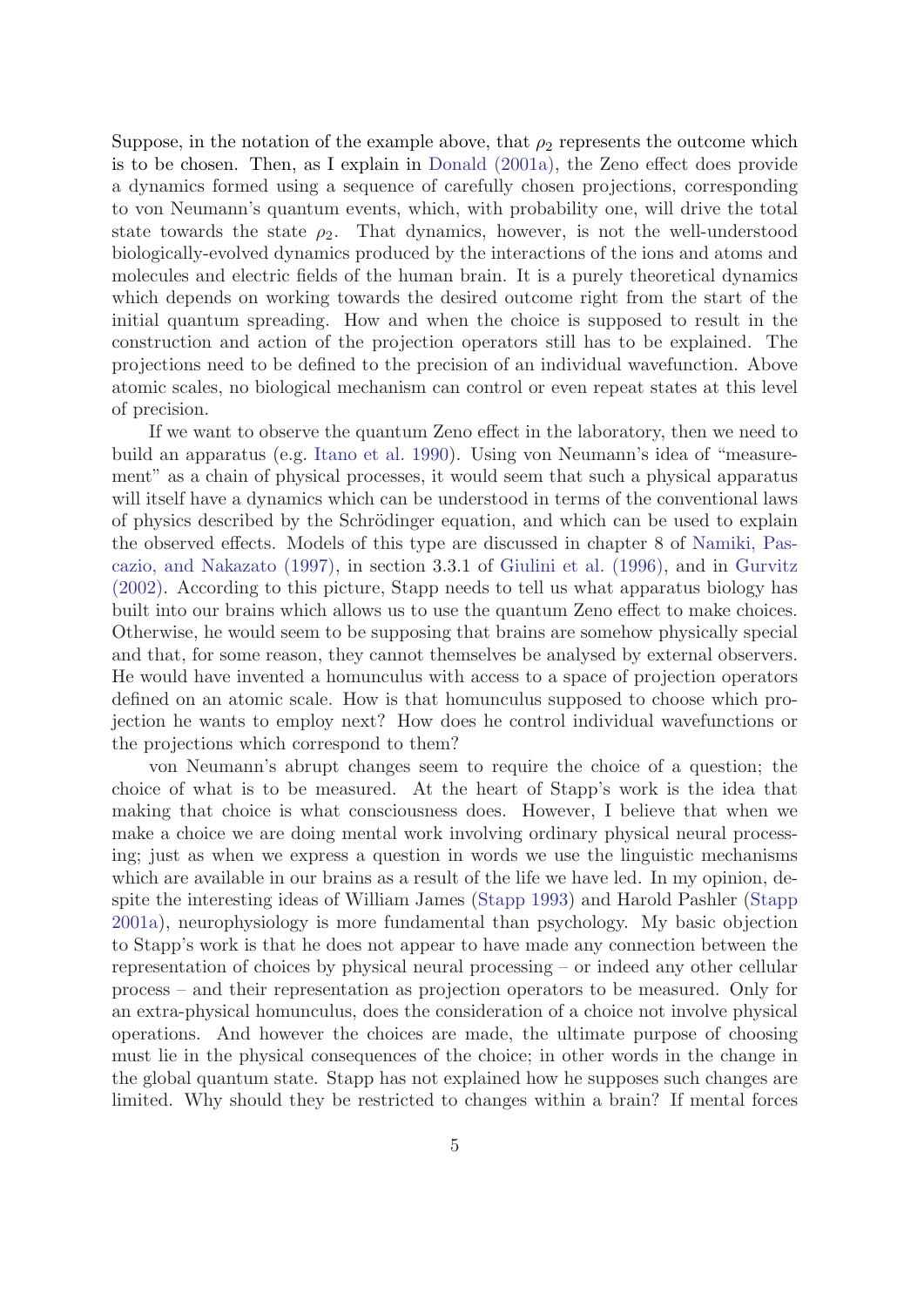can effectively decide the trajectories of atoms or molecules inside a brain, why can they not decide the trajectories of electrons in a laboratory or of prey in the ocean? What determined the point in evolutionary history when brains are supposed to have started to be able to make choices? And finally, even if we do suppose that mind is some sort of extra-physical homunculus, we have only managed to introduce a new mystery. If there is a problem of free will, then it will still be there if we can ever get to the point of analysing the operations of the homunculus.

As I see it, the central problem of the interpretation of quantum theory is to explain and characterize the existence, or apparent existence, of "quantum events", or, in other words, of the process referred to as state "collapse", or "wave-packet reduction", or "von Neumann's process 1". How is it, for example, that an electron, despite going through a double slit as an extended wave, always appears to make a well-localized impact on a screen at only one of many possible places, so that the extended wave apparently "collapses" to a localized state? A characterization of collapse should tell us what possibilities arise – this is "the preferred basis problem". The characterization should be well-defined and unambiguous. It should be explained how one collapse leads on to the next and the probability of a given collapse should also be well-defined. With such a theory, it will no longer be possible to invoke the quantum Zeno effect as a clever trick by which arbitrary sequences of collapses can be used to attain any desired outcome. Instead, there will be specific circumstances in which the effect, or the appearance of the effect, will arise as a consequence of the specific collapses which actually occur, or which appear to occur.

Just as one of the most fundamental questions in the philosophy of mind is whether mental events are merely how neurophysiological events appear, so one of the most fundamental questions in the philosophy of quantum theory is whether von Neumann's indeterministic events are merely how the continuous changes appear in specific circumstances. My starting point is to answer both questions affirmatively, and therefore I have tried to develop a theory characterizing "appearance". Stapp certainly answers the second negatively and therefore owes us an analysis of quantum events. He is ambiguous about the first. In [Stapp \(1993](#page-12-0) §7.5), he claims that there is, "An isomorphic connection [ ] between the structural forms of conscious thoughts, as described by psychologists, and corresponding actualized structural forms in the neurological patterns of brain activity, as suggested by brain scientists." On the other hand, on the same page, he claims to have provided for, "A mechanical explanation of the efficacy of conscious thoughts". I have no idea to what this is supposed to refer.

In [Stapp \(1993](#page-12-0) §1.10), Stapp states that his theory "makes consciousness causally effective, yet it is fully compatible with all known laws of physics, including the law of conservation of energy." Stapp does not justify this statement. In general, energy is not conserved in individual quantum jumps. Average total energy may be conserved if the projections involved commute with the global Hamiltonian. Leaving aside the commutation question, however, this would require that "causal effectiveness" produces the same averages as conventional quantum probabilities. In [Stapp \(1995\),](#page-12-0) Stapp admits that, "No attempt is made here to show that the quantum statistical laws will hold for the aspects of the brain's internal dynamics controlled by conscious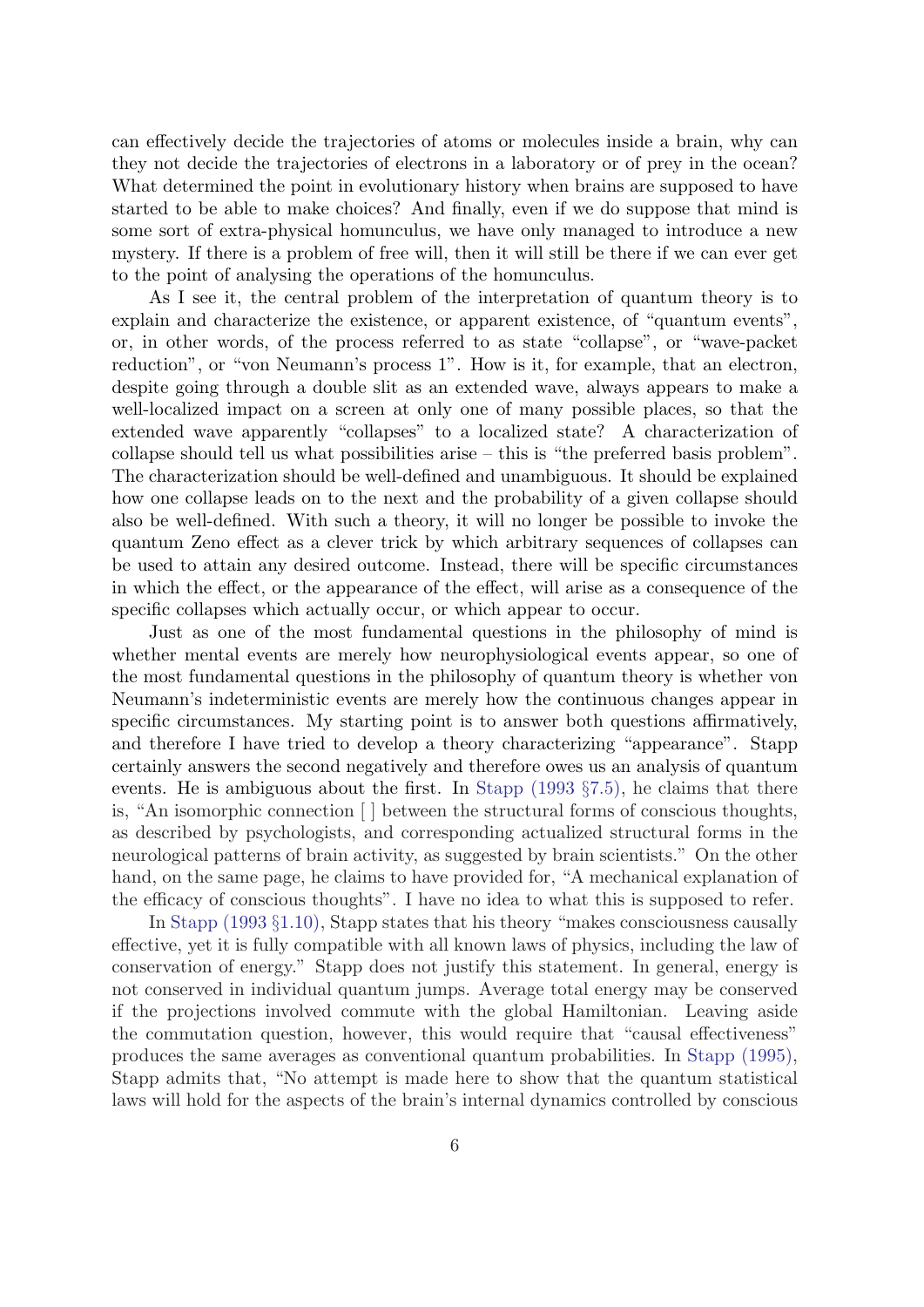thoughts". While it may be appropriate, as he suggests in the same paper, to make an assumption of ignorance about the external causes of external events, it would be absurd to suppose that conscious thoughts can be efficacious but without external consequences. The suggestion mentioned above that the initial state of the universe might be a vacuum state is certainly not compatible with the idea that energy is conserved (or appears to be conserved) in individual quantum events (or observed events).

Stapp suggests that state collapse is driven by conscious choice, but does not explain what conscious choice involves. [Ulrich Mohrhoff \(2001\)](#page-11-2) criticizes Stapp's work and is replied to by [Stapp \(2001b\).](#page-12-1) In my opinion, Mohrhoff's proposals are at least as weak as Stapp's. Mohrhoff agrees with Stapp that, "the choice of which question will be put to nature . . . is not governed by the physical laws of contemporary physics", but he bases his analysis of quantum events on the idea of the existence of definite "facts" and he explicitly denies that "facts" can be characterized.

In my own work, I have attempted to give an abstract characterization of "facts". Thus, instead of trying to define a particular set of projection operators giving rise to the observed collapses, I have defined an abstract pattern of projection operators which is capable of expressing the observed information. Such a pattern can be constituted by many possible sets of projections, and the entire set of these sets for a given pattern is central to the definitions I provide. By working at a high level of abstraction in this way, it is possible to avoid much arbitrariness in the definitions. I propose that each of us exists as an individual developing pattern of information. The development is stochastic, with probabilities defined by quantum mechanical laws. According to these laws, the experience of each individual observer is the experience of observing a particular, identified, discrete stochastic process.

While I work at a high level of abstraction, I work with simple elements. In other words, I have built up patterns of information using projections considered as yes-no questions. This is speculation. It is just a hypothesis that information in the brain is constituted as a pattern of yes-no questions. Making a specific hypothesis, however, does allow specific technical questions to be addressed and allows a theory to be developed and its defects to be revealed.

My theory is a many-minds theory. This means that each of us has our own pattern of observed "quantum events". Consistency between mutually-aware observers is a consequence of the nature of quantum probability. My theory is dualistic in the sense that there are physical laws and there are observers, but there are no mental computations without observable physical structure. My theory is epiphenomenalistic in the sense that a mind does not direct a pattern of observed physical events, rather it has to make sense of such a pattern as it unfolds. Ultimately, however, my theory should probably be considered as idealistic because, in its final form, the central structures in the theory are mental structures. Physics just supplies the probabilities by which those mental structures change. Mental structures give meaning to their realities by understanding themselves in terms of observable physical structures and observed physical events. I propose that, with an appropriate definition of mental structure, the nature of quantum probability will make it likely that if awareness is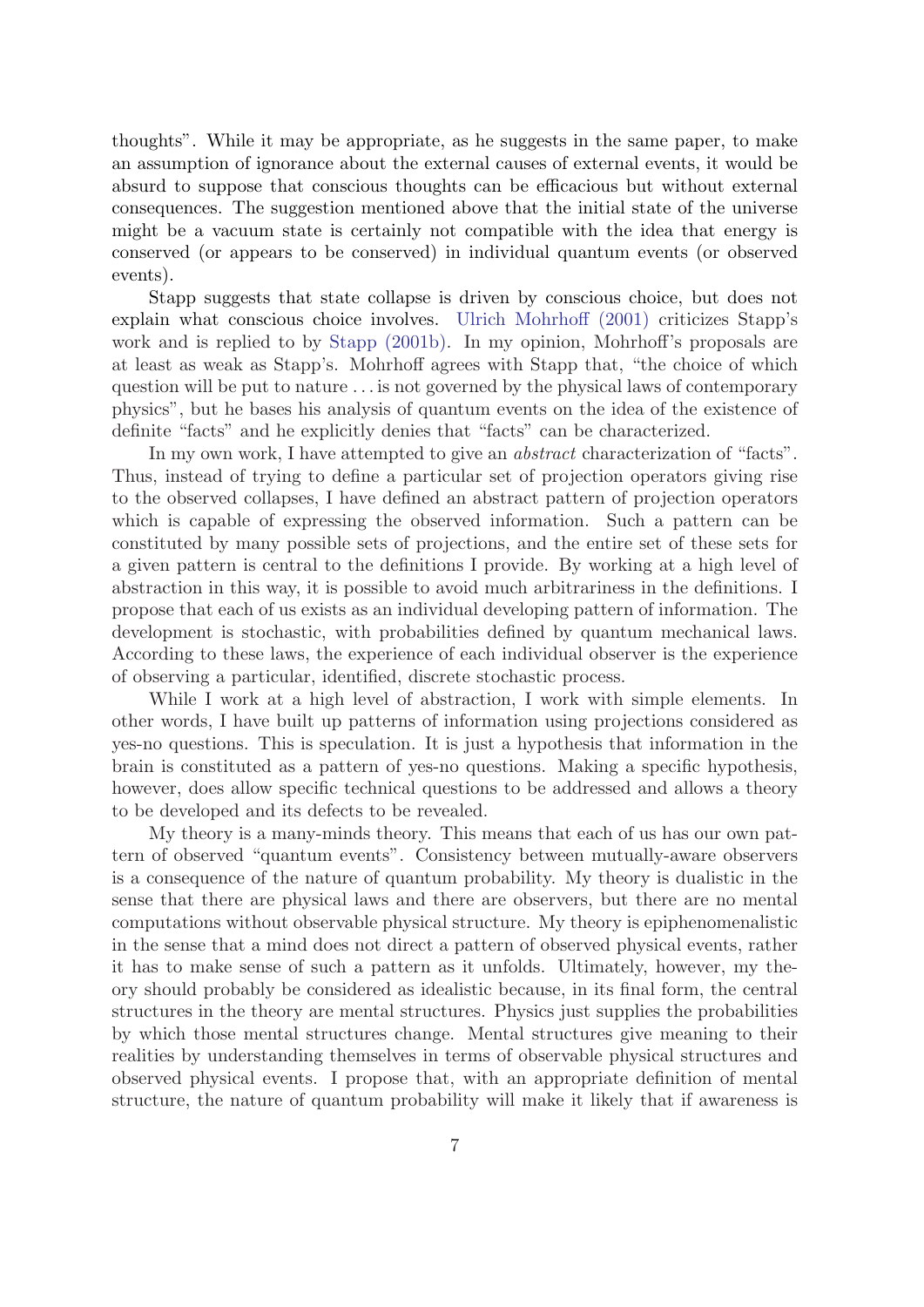attained, it will understand itself in such terms. The centrality of mind allows the often-asked question of how an epiphenomenal consciousness could have evolved, to be side-stepped. Instead, I suggest that we should look for the most likely way in which a structure sufficiently complex to be self-aware could appear to have arisen under simple natural laws.

Relativity is another major issue which has led Henry Stapp and I to take very different paths. With the extension to relativistic quantum field theory, the continuous deterministic unitary change at the heart of quantum theory does become manifestly compatible with the theory of special relativity. Abrupt events however are much more problematic. Special relativity requires that no change can be communicated at a speed faster than that of light. Yet von Neumann's abrupt events apparently happen instantaneously across the entire universe. Moreover, there seems to be considerable empirical evidence for instantaneous non-local changes in a rather peculiar form of correlation information about what might happen under various independent choices. Stapp has generated much debate (e.g. [Unruh 1997,](#page-12-2) [Mermin 1997](#page-11-2)) by arguing that quantum mechanics is therefore non-local ([Stapp 1993 chapter 1,](#page-12-0) [1997, 2000c](#page-12-0), [2002](#page-12-1)). Interesting as the subleties of this debate may be, the most direct way to resolve the problem that it addresses is to assume that the symmetry of special relativity is broken by some objective sequence of hypersurfaces of simultaneity. This is the assumption that [Stapp \(1993](#page-12-0) §4.5.13, [1997,](#page-12-0) [2001a](#page-12-1)) makes.

Citing [Tomonaga \(1946\)](#page-12-2) and [Schwinger \(1951\),](#page-12-0) [Stapp \(2001a\)](#page-12-1) claims that this assumption "does not disrupt the covariance properties of the empirical predictions of the theory" [his italics]. The precise relevance of these old papers, the technical validity of which has been called into question by [Torre and Varadarajan \(1998\)](#page-12-2), is not entirely clear to me. The arguments of Tomonaga and Schwinger are concerned with generalizing the Schrödinger equation to allow for arbitrary spacelike hypersurfaces, rather than with an analysis of individual quantum events. A more modern approach to relativistic quantum field theory uses the language of local algebraic quantum field theory ([Haag 1992\)](#page-11-2). According to this theory, empirical predictions made in two spacelike-separated regions  $\Lambda_1$  and  $\Lambda_2$  can be expressed by commuting projection operators  $P_1$  and  $P_2$ . Then, if  $\rho$  is the initial quantum state, the probability of the result corresponding to  $P_1$  being seen in  $\Lambda_1$  and the result  $P_2$  being seen in  $\Lambda_2$  is given by  $\rho(P_1P_2)$  in the notation used by mathematicians. (Physicists would think of  $\rho$  as a density matrix and would write  $tr(\rho P_1 P_2)$ .

In this context, following the observation in  $\Lambda_1$ , von Neumann's abrupt event would correspond to the replacement of  $\rho$  by  $\rho_1 = P_1 \rho P_1 / \rho(P_1)$  and then, if the observation in  $\Lambda_2$  is considered to be subsequent,  $\rho_1$  would be replaced by  $\rho_{12}$  =  $P_2\rho_1P_2/\rho_1(P_2) = P_2P_1\rho_1P_2/\rho(P_1P_2)$ . As  $P_1$  and  $P_2$  commute, this is symmetric under interchange of 1 and 2, and so, consistent with Stapp's claim, does not depend on the ordering of spacelike separated events.

Apart from the question, raised above, of whether the probabilities of events in Stapp's theory are equal to the conventional quantum probabilities given by state expectation values, there are two problems with Stapp's reliance on this argument. The first is with the assumption that all quantum events can be divided into classes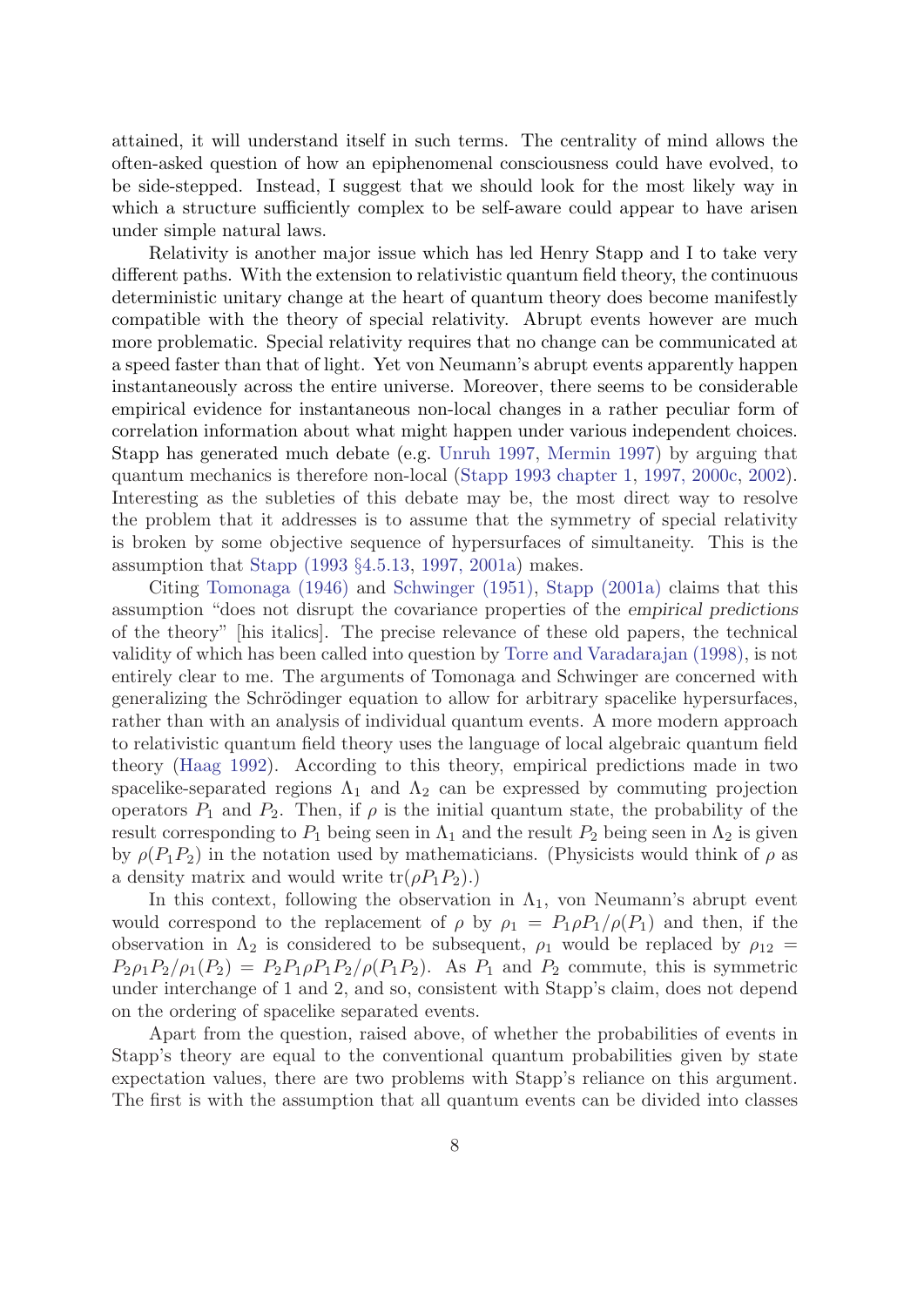associated with some foliation of spacetime into spacelike hypersurfaces. In relativistic quantum field theory, events are associated with spacetime regions rather than with spacetime points. If there are too many events too close together, then there may be no simple way of ordering the corresponding regions. This is why, in my work ([Donald 1995](#page-11-1)), I use the full causal structure of the relations between spacetime sets in which events occur.

The second problem is with the identification of the "initial quantum state" – the state  $\rho$ .

Suppose that I try to model my observations of some particular local macroscopic system by associating a quantum state  $\sigma_1$  with that system.  $\sigma_1$  will depend on my observations and my knowledge of the system. This means that  $\sigma_1$  will already be a "collapsed" state, like  $\rho_1$ , rather than "uncollapsed", like  $\rho$ . Indeed, the only truly "uncollapsed" state would be the actual initial state of the universe, which is the state Everett refers to as the universal wavefunction.  $P_2P_1\rho P_1P_2/\rho(P_1P_2)$  may be symmetric under interchange of 1 and 2, but it does still depend on  $P_1$ . If Stapp's suggestions are correct,  $\sigma_1$  will depend on the time in the universal clock defined by Stapp's objective sequence of hypersurfaces of simultaneity and on non-local events at arbitrary distances; involving perhaps, conscious observers in other galaxies.

Without a complete theory describing the nature of quantum events, it is difficult to decide on the significance of this dependence of local observed states on the supposed external events. Relativistic quantum field suggests that correlations between distant events are ever-present ([Clifton and Halvorson 2000](#page-10-0)). Many of these correlations may be individually negligible, but if instantaneous action at a distance is allowed, then, at any moment, the effect of infinitely many distant events may need to be taken into account. In particular, this might make it surprising that the passage of time on Stapp's universal clock, if it existed, should not have been observed through some sort of frame-dependent effect on system dynamics.

An alternative way of looking at this issue would be to suppose that in some region  $\Lambda_1$  (the "external" region) there is a range of possible results, corresponding to projections  $(P_1^n)_{n=1}^N$ . As long as  $\sum_{n=1}^N P_1^n = 1$ , result  $P_1^n$  will have probability  $\rho(P_1^n)$ in a global state  $\sum$ a global state  $\rho$ , and the expected state in a spacelike-separated region  $\Lambda_2$  will be  $\frac{N}{n-1} \rho(P_1^n) P_1^n \rho P_1^n / \rho(P_1^n) = \sum_{n=1}^N P_1^n \rho P_1^n$ . As  $P_1^n$  commutes with every operator local to  $\Lambda_2$ , this expected state is equal to  $\rho$  on  $\Lambda_2$ . This indicates that external events have no average effect in  $\Lambda_2$ . However, going from this argument to the conclusion that even infinitely many individual choices of projections like  $P_1^n$  acting on the state  $\rho$  will have no observable effect within  $\Lambda_2$  seems rather like imagining that it would help a seasick man to be told that the average height of the sea is constant.

It is not straightforward to reconcile the apparent empirical evidence for instantaneous non-local changes in correlation information with the apparent evidence for the Lorentz invariance of physical processes. My own approach takes as fundamental the information possessed by individual localized observers. Each observer assigns, to any system, the expected quantum state given the information s/he currently possesses. In general, these states are not compatible. Although Alice may know that her distant colleague Bob will have performed an experiment and will have found a result, she can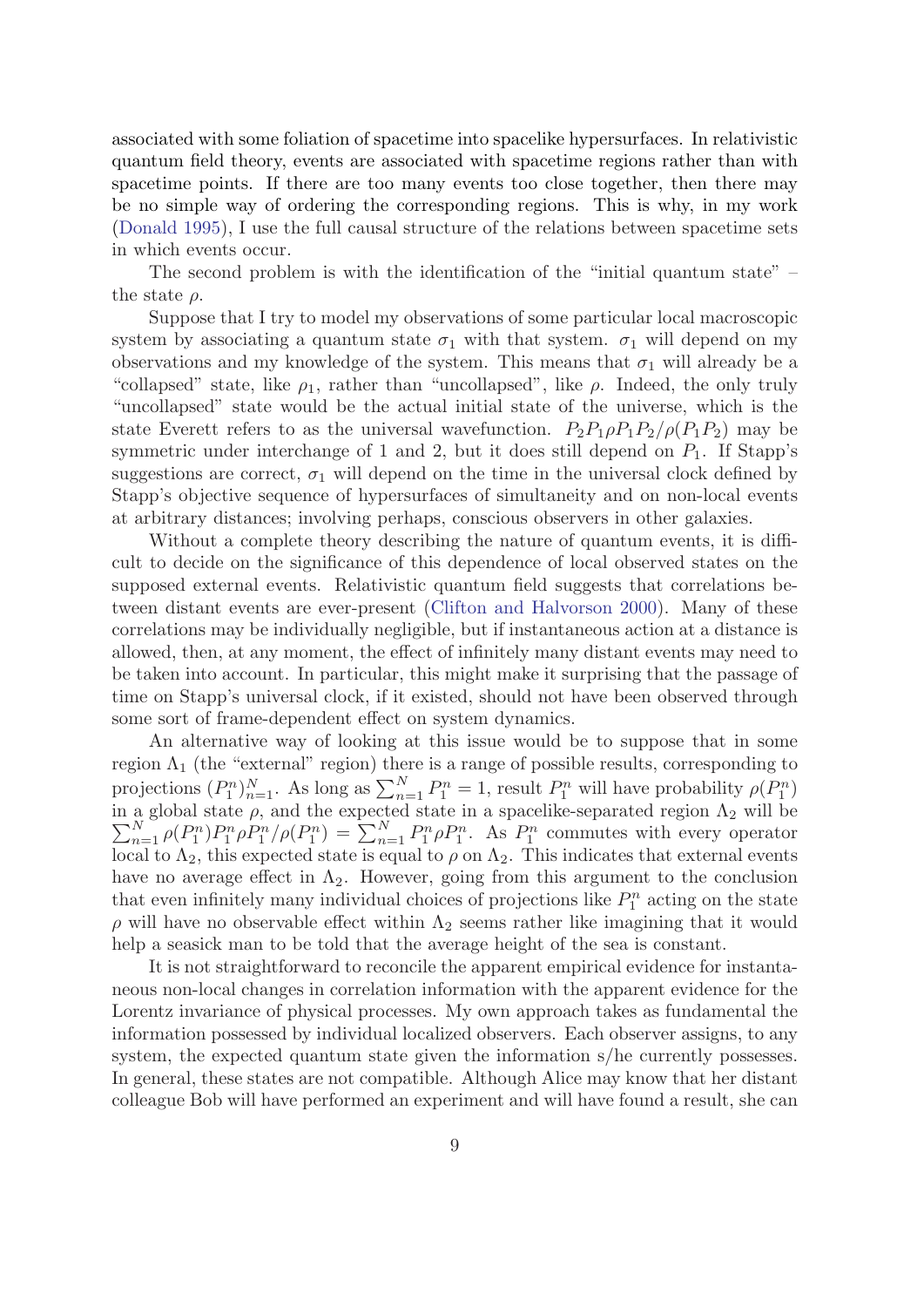only assign to the system which he is observing a state which expresses her ignorance until such time as she learns what experiment he chose to perform and what results he found. This has suggested to many (e.g. [Wolfe 1936, Wigner 1961](#page-12-2), [Peierls 1991,](#page-11-0) [Fuchs](#page-11-1) [2002\)](#page-11-1) that quantum states are merely states of knowledge. Unfortunately, such a position becomes problematic when we try to understand psycho-physical parallelism ([Donald 2002](#page-11-1)).

Quantum states seem to play two roles; on the one hand describing how things are, and on the other describing what we know about how things are and about how they might be. Alice and Bob assign different states to each other in ways which suggest that, for Alice, Bob's existence has to be as indefinite as her knowledge of his observations. This provides a primary motivation for a many-minds approach. If individual local observers are considered separately, then we can suppose that for Alice, all of Bob's possibilities will continue to exist until she is in a position to see his results for herself. By this means, the problem of compatibility between special relativity and quantum theory can be reduced from dealing with events which are supposed to occur instantaneously across the entire universe, to dealing with events which occur within the structure of individual observers (cf. [Tipler 2000, Timpson and](#page-12-1) [Brown 2002\)](#page-12-1). Of course, no single observer should be singled out. If Alice believes that all of Bob's alternative possibilities continued to exist after the instant of Bob's observation, then she should also be prepared to allow that all of her own alternative possibilities will also have continued to exist.

Stapp has always rejected many-worlds interpretations. He claims that such interpretations have many technical problems to overcome ([Stapp 1993,](#page-12-0) §1.13). In [Stapp \(2001c\)](#page-12-1), for example, he reviews some of the well-known problems with the simplistic idea of a many-worlds theory which depends on a specific preferred orthonormal basis. It was precisely in order to avoid the kind of problem which he discusses in that paper that I developed a theory in terms of abstract patterns of information expressed not by a precise choice of wavefunction basis, but by ranges of properties of density matrices ([Donald 1986, 1990](#page-10-0)).

Stapp also raises metaphysical problems with many-worlds interpretations; in particular problems concerning the nature of probabilities. For example, in [Stapp](#page-12-0) [\(1999\)](#page-12-0) he writes, "In the evolving wave function of Everett the various branches do evolve independently, and hence might naturally be imagined to have different 'minds' associated with them, as Everett suggests. But these branches, and the minds that are imagined to be properties of these branches, are all simultaneously present. Hence there is no way to give meaning to the notion that one mind is far more likely to be present at some finite time than the others.".

This is a much discussed problem [\(Loewer 1996](#page-11-2), [Vaidman 1996](#page-12-2), [Saunders 1998](#page-11-0)). My response is to emphasize the primacy of the experience of probability. Life is a game of chance. If we can give any meaning to probability at all, then we can give meaning to the notion that we are far more likely to observe one possible future event than another. In other words, if, as Stapp and I both propose, we accept that consciousness is a significant aspect of reality, then we should be prepared to examine the idea of "simultaneous presence". Although, of course, there is a sense in which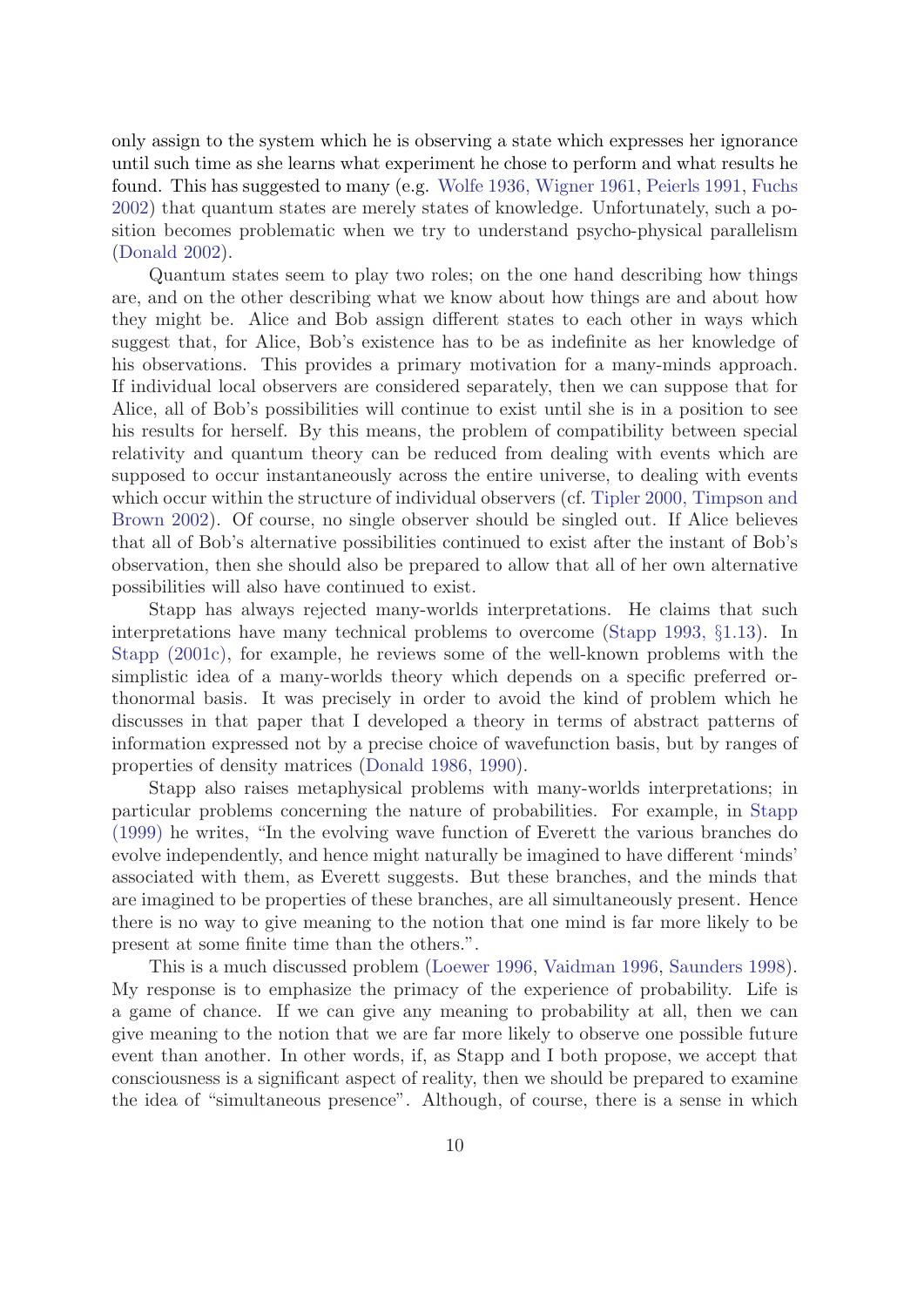other branches are present, only my current branch is present to me. Probability is something which, according to my theory, is experienced in individual branches. The experience of an individual branch is genuinely unpredictable.

I would similarly emphasize the importance of the experience of free will. [Schwar](#page-11-0)[tz and Begley \(2002\)](#page-11-0) suggest that free will is incompatible with determinism, but whether all your actions have already been forseen by some omniscient deity, or whether your brain is abuzz with quantum jumpings has no relevance to your apparent ability to decide whether to call heads or tails when a coin is tossed. Until you call, you know you are free to change your mind.

In my opinion, the lesson of Zeno's original classical paradoxes is that it is a mistake to attempt to use metaphysics to foreclose options in theoretical physics. Stapp and I agree that normal neural functioning provides a stream of quantum events. In my view, the die roll for each of us as each of our quantum events occurs. My primary goal has been to understand the technical problems of how to define such events ([Donald 1990\)](#page-10-0) and patterns of them ([Donald 1995\)](#page-11-1), and of how to define probabilities for these events in a way compatible with the mathematics of quantum theory and the assumption that our observations are typical ([Donald 1986](#page-10-0), [1992, 1999\)](#page-11-1). If that task has been successfully completed, then it is time to turn metaphysician and investigate what might be implied about the nature of reality. Of course, the implications may be strange or even disturbing, and may give us reason to prefer an alternative theory if we have one, but I do not believe that metaphysics by itself can provide a convincing refutation. Refutation, for the sort of theory I am proposing, would, I believe, require flaws in the technical details, as discussed in section 1 of [Donald \(1999\),](#page-11-1) or empirical evidence that quantum theory does not apply at the macroscopic level. There may be many other reasons, such as the speculative nature of the theory and its complexity, to prefer an alternative theory, but it is hard to know how seriously these reasons should be taken if the alternative has not reached a similar level of development. It is precisely because of the importance and difficulty of constructing a complete theoretical structure that it is so disappointing that Stapp fails to provide more than sketches of his ideas about the mathematical structure of thought [\(Stapp 1993 Appendix](#page-12-0)), about selection of top-level codes ([Stapp 1982](#page-12-0)) and selection processes ([Stapp 1995](#page-12-0)), about the role of the electromagnetic field ([Stapp 1999](#page-12-0)), and about the quantum Zeno effect ([Stapp 1999, 2000a,](#page-12-0) [2001a](#page-12-1)).

### <span id="page-10-0"></span>References

- Clifton, R. and Halvorson, H. (2000) "Entanglement and open systems in algebraic quantum field theory." [quant-ph/0001107](http://arXiv.org/abs/quant-ph/0001107). Printed: Stud. Hist. Philos. Mod. Phys. 32, 1–31 (2001).
- Donald, M.J. (1986) "On the relative entropy." Commun. Math. Phys. 105, 13–34.
- Donald, M.J. (1990) "Quantum theory and the brain." Proc. R. Soc. Lond. A 427, 43–93.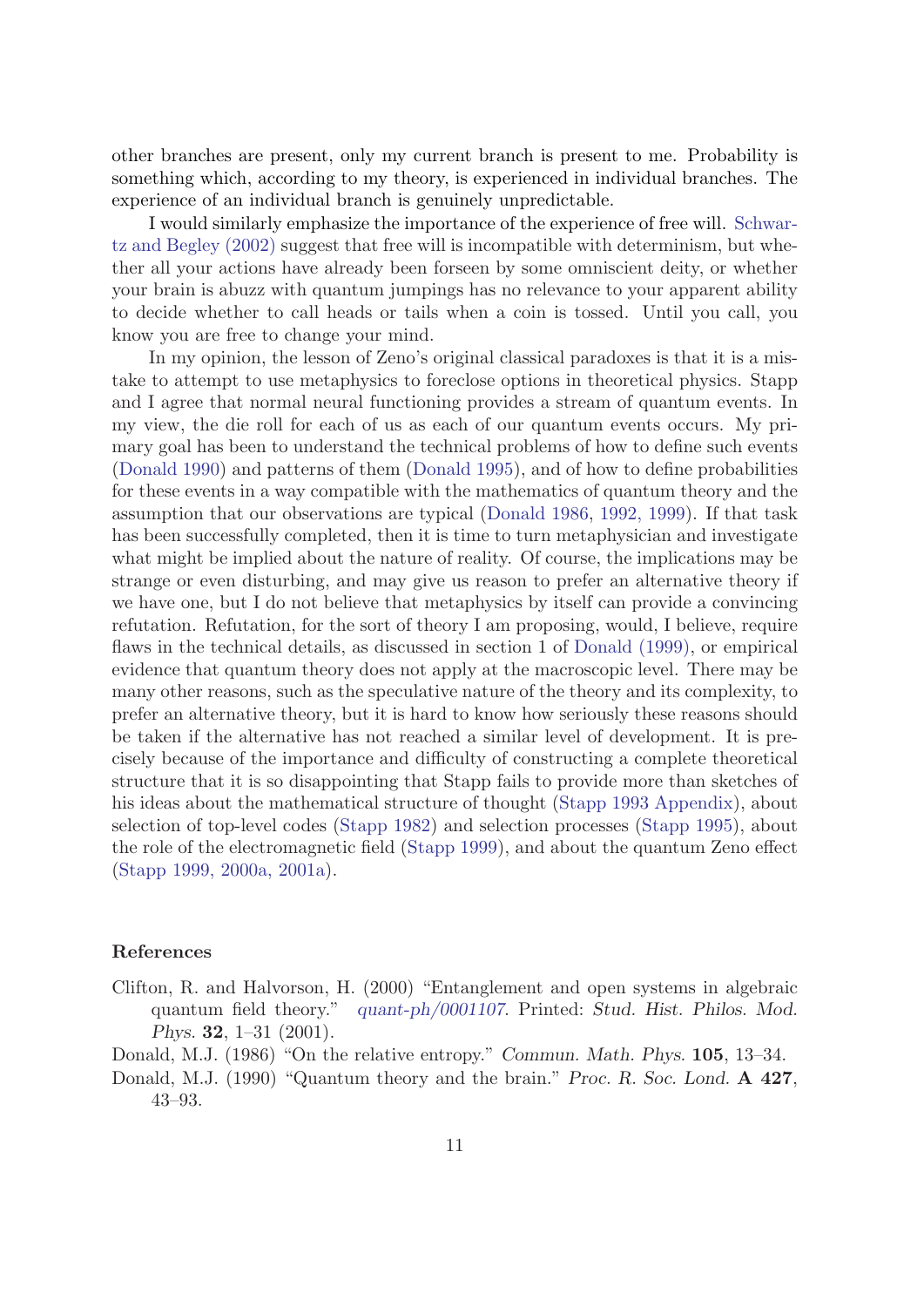<span id="page-11-1"></span>Donald, M.J. (1992) "A priori probability and localized observers." Found. Phys. 22, 1111–1172.

- Donald, M.J. (1995) "A mathematical characterization of the physical structure of observers." Found. Phys. 25, 529–571.
- Donald, M.J. (1999) "Progress in a many-minds interpretation of quantum theory." [quant-ph/9904001](http://arXiv.org/abs/quant-ph/9904001)
- Donald, M.J. (2001a) "A review of Johnjoe McFadden's book Quantum Evolution." [quant-ph/0101019](http://arXiv.org/abs/quant-ph/0101019)
- Donald, M.J. (2001b) "A review of Evan Harris Walker's book The Physics of Consciousness." [Psyche](http://www.theassc.org/vol_7_2001) 7
- Donald, M.J. (2002) "Neural unpredictability, the interpretation of quantum theory, and the mind-body problem." [quant-ph/0208033](http://arXiv.org/abs/quant-ph/0208033)

Papers and related material of mine are also available on my web site [http://people.bss.phy.cam.ac.uk/](http://people.bss.phy.cam.ac.uk/~mjd1014)~mjd1014

- Eccles, J.C. (1986) "Do mental events cause neural events analogously to the probability fields of quantum mechanics?" Proc. R. Soc. Lond. **B 227**, 411–428.
- Fuchs, C.A. (2002) "Quantum mechanics as quantum information (and only a little more)." [quant-ph/0205039](http://arXiv.org/abs/quant-ph/0205039)
- <span id="page-11-2"></span>Giulini, D., Joos, E., Kiefer, C., Kupsch, J., Stamatescu, I.-O., and Zeh, H.D. (1996) Decoherence and the Appearance of a Classical World in Quantum Theory (Springer).
- Gurvitz, S.A. (2002) "Quantum description of classical apparatus: Zeno effect and decoherence." [quant-ph/0212155](http://arXiv.org/abs/quant-ph/0212155)
- Haag, R. (1992) Local Quantum Physics. (Springer)
- Itano, W.M., Heinzen, D.J., Bollinger, J.J., and Wineland, D.J. (1990) "Quantum Zeno effect." Phys. Rev. A 41, 2295–2300.
- Loewer, B. (1996) "Comment on Lockwood." Brit. J. Phil. Sci. 47, 229–232.
- McFadden, J. (2000) Quantum Evolution: Life in the Multiverse. (HarperCollins)
- Mermin, N.D. (1997) "Nonlocal character of quantum theory?" [quant-ph/9711052](http://arXiv.org/abs/quant-ph/9711052). Printed: Amer. J. Phys. 66, 920–924 (1998).
- Mohrhoff, U. (2001) "The world according to quantum mechanics (or, the 18 errors of Henry P. Stapp)." [quant-ph/0105097](http://arXiv.org/abs/quant-ph/0105097). Printed: Found. Phys. 32, 217–254 (2002).
- <span id="page-11-0"></span>Namiki, M., Pascazio, S., and Nakazato, H. (1997) Decoherence and Quantum Measurements (World Scientific).
- von Neumann, J. (1932) Mathematische Grundlagen der Quantenmechanik (Springer) English translation (1955) Mathematical Foundations of Quantum Mechanics (Princeton).
- Peierls, R. (1991) "In defence of 'measurement'." Physics World, January 19–20.
- Saunders, S. (1998) "Time, quantum mechanics, and probability." Synthese, 114, 373–404. [quant-ph/0111047](http://arXiv.org/abs/quant-ph/0111047)
- Schwartz, J.M. and Begley, S. (2002) The Mind and the Brain: Neuroplasticity and the Power of Mental Force. (HarperCollins)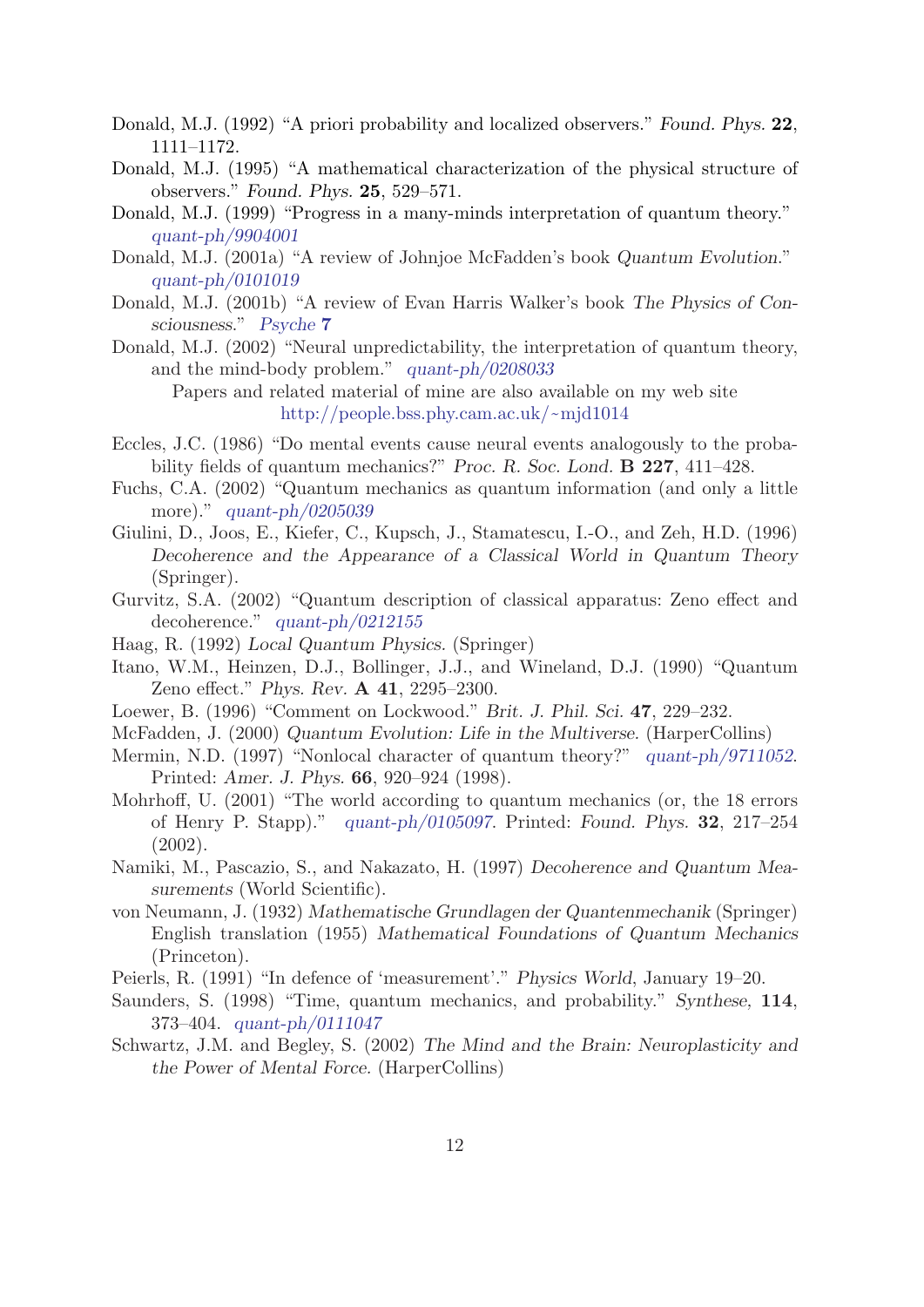<span id="page-12-0"></span>Schwinger, J. (1951) "The theory of quantized fields, I." Phys. Rev. 82, 914–927.

- Stapp, H.P. (1982) "Mind, Matter, and Quantum Mechanics." Found. Phys. 12, 363– 399. Reprinted as chapter 4 of Stapp (1993).
- Stapp, H.P. (1993) Mind, Matter, and Quantum Mechanics. (Springer). A new edition of this book has been announced.
- Stapp, H.P. (1995) "Chance, choice, and consciousness: The role of mind in the quantum brain." [quant-ph/9511029](http://arXiv.org/abs/quant-ph/9511029)
- Stapp, H.P. (1997) "Nonlocal character of quantum theory." Amer. J. Phys. 65, 300– 304.
- Stapp, H.P. (1999) "Quantum ontologies and mind-matter synthesis." [quant-ph/9905053](http://arXiv.org/abs/quant-ph/9905053). Printed in Quantum Future, eds. P. Blanchard and A. Jadczyk, (Springer 1999).
- Stapp, H.P. (2000a) "Decoherence, quantum Zeno effect, and the efficacy of mental effort." [quant-ph/0003065](http://arXiv.org/abs/quant-ph/0003065)
- Stapp, H.P. (2000b) "The importance of quantum decoherence in brain processes." [quant-ph/0010029](http://arXiv.org/abs/quant-ph/0010029)
- Stapp, H.P. (2000c) "Bell's theorem without hidden variables." [quant-ph/0010047](http://arXiv.org/abs/quant-ph/0010047)
- <span id="page-12-1"></span>Stapp, H.P. (2001a) "Quantum theory and the role of mind in nature." [quant-ph/0103043](http://arXiv.org/abs/quant-ph/0103043). Printed: Found. Phys. 31, 1465–1499 (2001).
- Stapp, H.P. (2001b) "The 18-fold way." [quant-ph/0108092](http://arXiv.org/abs/quant-ph/0108092). Printed: Found. Phys. 32, 255–266 (2002).
- Stapp, H.P. (2001c) "The basis problem in many-worlds theories." [quant-ph/0110148](http://arXiv.org/abs/quant-ph/0110148). Printed: Can. J. Phys. 80, 1043–1052 (2002).
- Stapp, H.P. (2002) "A Bell-type theorem without hidden variables." [quant-ph/0205096](http://arXiv.org/abs/quant-ph/0205096).
	- Papers and related material by Henry Stapp are also available on his web site [http://www-physics.lbl.gov/](http://www-physics.lbl.gov/~stapp/stappfiles.html)~stapp/stappfiles.html
- Timpson, C.G. and Brown, H.R. (2002) "Entanglement and relativity." [quant-ph/0212140](http://arXiv.org/abs/quant-ph/0212140). To appear in Understanding Physical Knowledge, eds V. Fano and R. Lupacchini.
- Tipler, F.J. (2000) "Does quantum nonlocality exist? Bell's theorem and the manyworlds interpretation." [quant-ph/0003146](http://arXiv.org/abs/quant-ph/0003146)
- <span id="page-12-2"></span>Tomonaga, S. (1946) "On a relativistically invariant formulation of the quantum theory of wave fields." Prog. Theor. Phys. 1, 27–42.
- Torre, C.G. and Varadarajan M. (1998) "Functional evolution of free quantum fields." [hep-th/9811222](http://arXiv.org/abs/hep-th/9811222). Printed: Class. Quant. Grav. 16, 2651–2668 (1999).
- Unruh, W.G. (1997) "Is quantum mechanics non-local?" [quant-ph/9710032](http://arXiv.org/abs/quant-ph/9710032)
- Vaidman, L. (1996) "On schizophrenic experiences of the neutron."

[quant-ph/9609006](http://arXiv.org/abs/quant-ph/9609006). Printed: Int. Stud. Phil. Sci. 12, 245–261 (1998).

- Walker, E.H. (2000) The Physics of Consciousness: The Quantum Mind and the Meaning of Life. (Perseus)
- Wigner, E.P. (1961) "Remarks on the mind-body question." In The Scientist Speculates, ed. I.J. Good, 284–302. (Heinemann)
- Wolfe, H.C. (1936) "Quantum mechanics and physical reality." Phys. Rev. 49, 274.